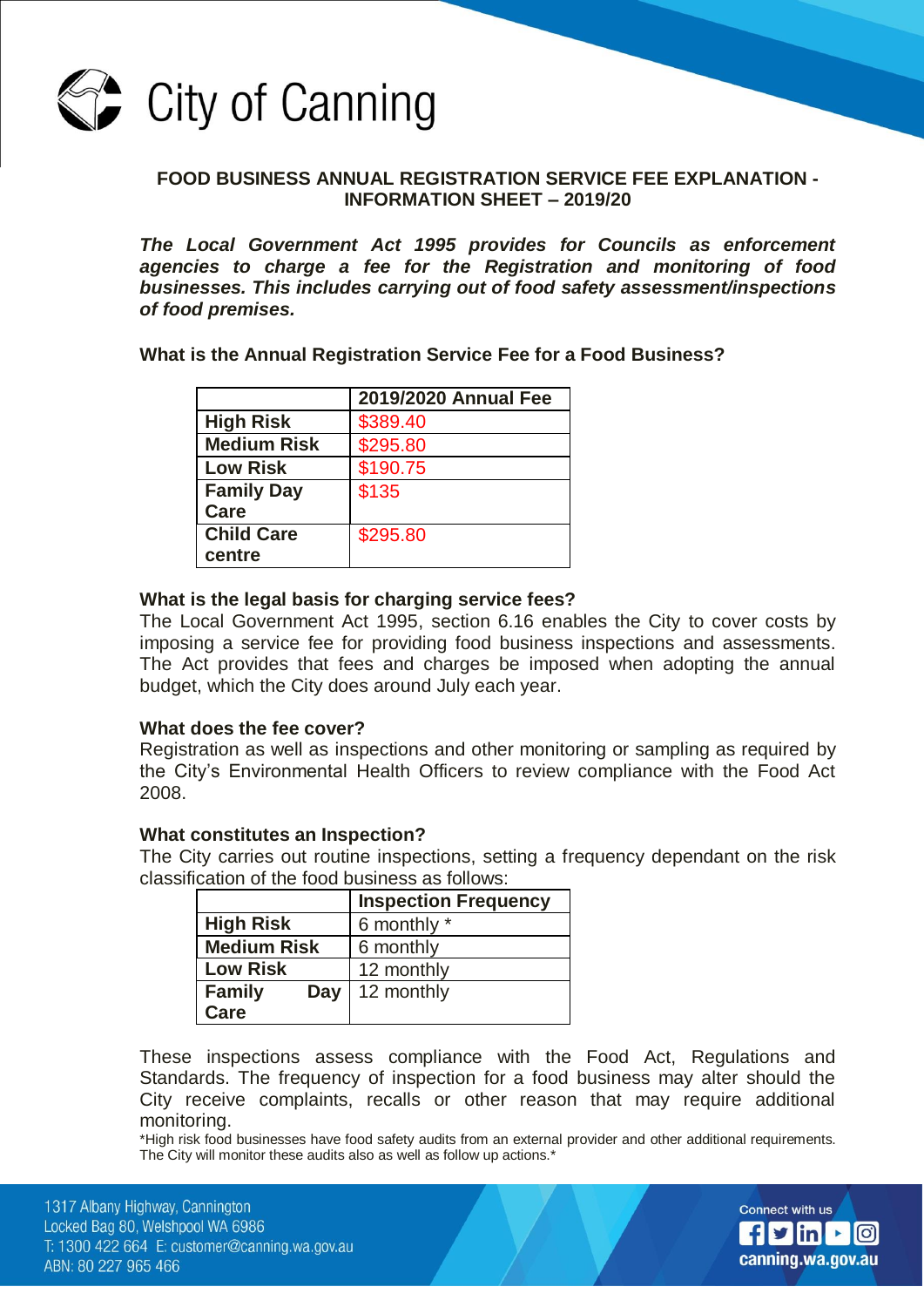

The City carries out follow up inspections, where the routine inspection identifies non-compliance. A follow up inspection will count towards the inspections covered by the annual fee, where; a follow up inspection requires 10 minutes or more on site attendance or where the inspection is following up on a serious non-compliance.

### **When might inspections in addition to the two annual inspections occur?**

Where a follow up inspection is required the City will set the next inspection approximately 6 months from the follow up inspection date. This may result in a third inspection or more being required within the financial year. In this case, any additional inspections after the routine inspections will be charged separately at a cost of \$95.50 per hour, invoiced separately.

The City may also use its discretion and set a further inspection at a frequency less than 6 months, where the inspection revealed significant non-compliance or serious non-compliance.

#### **What is a serious non-compliance?**

A serious non-compliance is a situation that poses an immediate risk of unsafe food being sold or if allowed to continue will result in unsafe food being sold. Unsafe food is food that is likely to cause physical harm to a person who may later consume it.

The following situations may represent serious non-compliances depending on the circumstances but are not exhaustive:

- Unclean or unsanitised food contact surfaces have contaminated ready-to eat food.
- "Ready to eat" potentially hazardous foods out of temperature control for sufficient time to allow growth of pathogens to levels that may cause illness.
- Cooked potentially hazardous food left to cool at temperatures above 5 C for sufficient time to allow growth of pathogens to levels that may cause illness.
- Food premises, fixtures, fittings and equipment in a state of disrepair that will contaminate food.

#### **How is the risk rating established?**

Businesses are allocated a priority classification (High, Medium, Low) by the City through a desktop process linked to notification. Businesses are required to provide information regarding the nature of their business, prior to commencing or changing ownership in order to comply with the notification requirements of Standard 3.2.2 Food Safety Practices and General Requirements. The City uses this information to set the classification or risk.

#### **What is a High risk food business?**

A business that scores 65 or more, when using the priority classification system. Main characteristics of high risk food businesses are; directly supplies food to an atrisk group; High- and medium-risk ready-to-eat foods are handled during processing or manufacturing of food; High-risk foods that are ready-to-eat are provided.